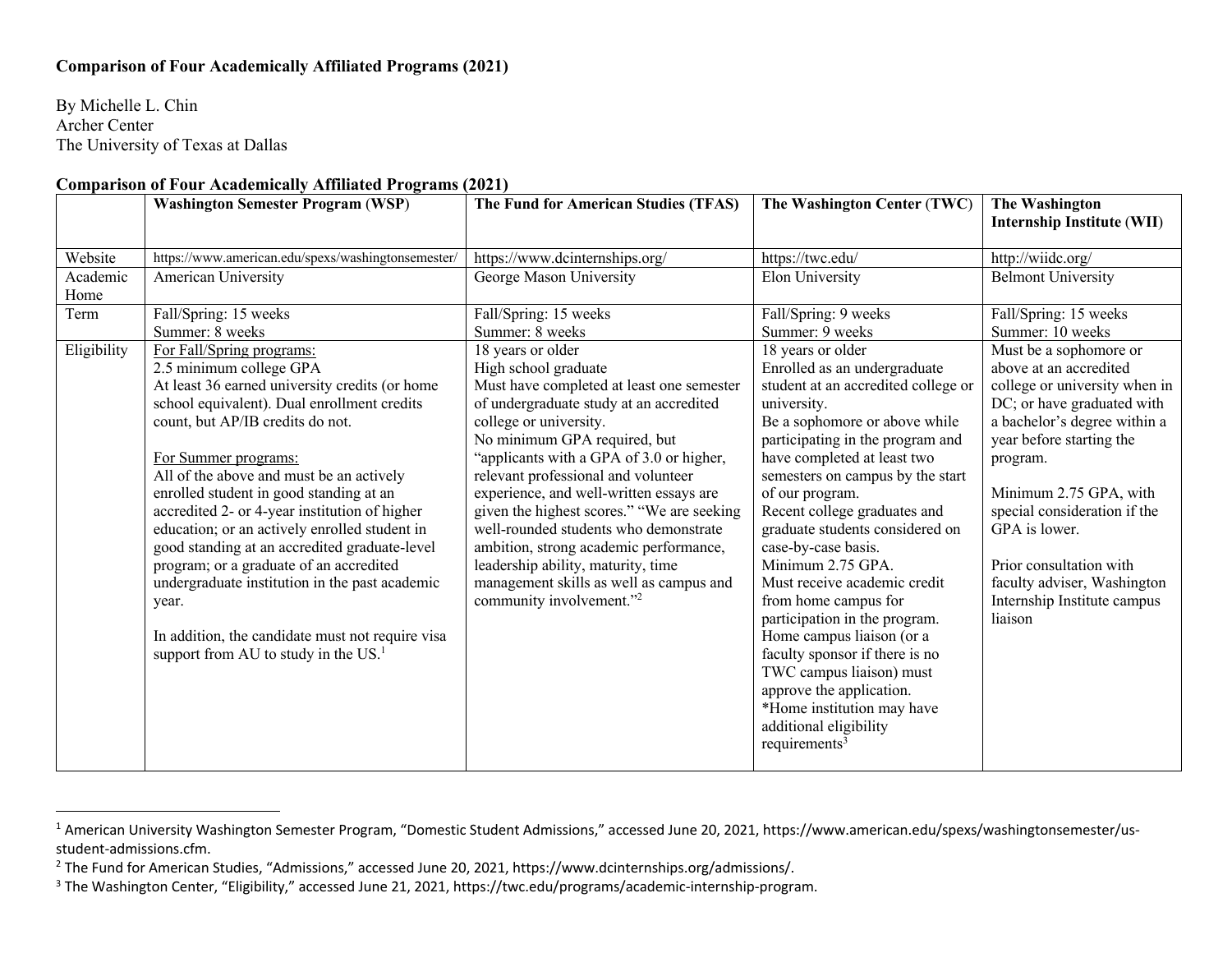|                  | <b>Washington Semester Program (WSP)</b>                                                                                                                                                                                                                                                                                                                                                                                                                                                                                                                                                                                          | The Fund for American Studies (TFAS)                                                                                                                                                                                                                                                                                                                                                                                                                                                                                                                                                                                                                                                                                                                                                                                                                                                                                                                     | The Washington Center (TWC)                                                                                                                                                                                                                                                                                                                                                                                                                                                        | The Washington<br><b>Internship Institute (WII)</b>                                                                                                                                                                                                                                                                                                                      |
|------------------|-----------------------------------------------------------------------------------------------------------------------------------------------------------------------------------------------------------------------------------------------------------------------------------------------------------------------------------------------------------------------------------------------------------------------------------------------------------------------------------------------------------------------------------------------------------------------------------------------------------------------------------|----------------------------------------------------------------------------------------------------------------------------------------------------------------------------------------------------------------------------------------------------------------------------------------------------------------------------------------------------------------------------------------------------------------------------------------------------------------------------------------------------------------------------------------------------------------------------------------------------------------------------------------------------------------------------------------------------------------------------------------------------------------------------------------------------------------------------------------------------------------------------------------------------------------------------------------------------------|------------------------------------------------------------------------------------------------------------------------------------------------------------------------------------------------------------------------------------------------------------------------------------------------------------------------------------------------------------------------------------------------------------------------------------------------------------------------------------|--------------------------------------------------------------------------------------------------------------------------------------------------------------------------------------------------------------------------------------------------------------------------------------------------------------------------------------------------------------------------|
| Enrollment       | Students enrolled as non-degree seeking<br>students at AU, with full student privileges<br>including access to libraries, campus facilities<br>and events, and student services.                                                                                                                                                                                                                                                                                                                                                                                                                                                  | Students enrolled as non-degree seeking<br>students at GMU, with full student<br>privileges including access to libraries,<br>campus facilities, and student services.                                                                                                                                                                                                                                                                                                                                                                                                                                                                                                                                                                                                                                                                                                                                                                                   | In general, students retain their<br>home campus enrollment status<br>and their TWC experience is<br>treated as a study away program.                                                                                                                                                                                                                                                                                                                                              | In general, students retain<br>their home campus<br>enrollment status, and their<br>WII experience is treated as<br>a study away program.                                                                                                                                                                                                                                |
| Course<br>Credit | Course credit is offered by American University<br>and students receive an AU transcript at the end<br>of the term.                                                                                                                                                                                                                                                                                                                                                                                                                                                                                                               | Course credit is offered by George Mason<br>University and students receive a GMU<br>transcript at the end of the term.                                                                                                                                                                                                                                                                                                                                                                                                                                                                                                                                                                                                                                                                                                                                                                                                                                  | Credit for courses is provided by<br>Elon University.<br>Specific university partner<br>agreements will also articulate the<br>course equivalencies and credit<br>transfers.                                                                                                                                                                                                                                                                                                       | Students can take a full load<br>(up to 15 credits during<br>fall/spring) through a<br>combination of the WII<br>internship and core courses,<br>and other online classes. The<br>course equivalencies and<br>credit transfers will depend<br>on the university partner<br>agreements.<br>In the summer only, course<br>credit is offered through<br>Belmont University. |
| Curriculum       | Classes are virtual or in-person on campus at<br>AU.<br>Fall/Spring<br>Internship course (4 credits)<br>$\bullet$<br>WSP Seminar $(4 \text{ credits})$ – pick one of<br>$\bullet$<br>following:<br>*Political Transitions and Policy<br>Implications<br>*Managing the Pandemic in Globalized<br>Societies<br>*Criminal Legal System: Roots of<br>Mass Incarceration and Racial<br>Disparity<br>*National Conversations in Times of<br>Crisis<br>AU Elective $(3 \text{ credits})$ – choose from<br>the catalog<br>Summer<br>WSP Seminar (3 credits)<br>$\bullet$<br>May take additional WSP Seminars<br>listed in summer catalog. | Classes held at the GMU Arlington<br>campus (accessible by metro).<br>In the Fall/Spring, students take 3 classes:<br>Internship Seminar (6 credits),<br>International Economic Policy (3 credits),<br>and a 3-credit government class, either The<br>American Presidency (Fall) or American<br>Political Thought (Spring).<br>In the Summer, students are required to<br>take one of three economics courses (3<br>credits each): Economics for the Citizen,<br>Economic Problems and Public Policies,<br>and Economies in Transition. An optional<br>weeklong Economics Boot Camp is<br>offered during the first week of the<br>program to help students who have not<br>taken any economics classes before.<br>Students can also add one of the following<br>3-credit electives: US Foreign Policy,<br>American Political Thought, Internship<br>Seminar - Public Policy & International<br>Affairs, Internship Seminar - Politics $\&$<br>the Press. | Classes held at TWC.<br>Students take one academic<br>course each week in addition to<br>career readiness workshops.<br>TWC offers courses on various<br>topics depending on interest<br>indicated by the students and<br>university partners. Recent topics<br>include:<br>American History<br>American Politics & Public<br>Policy<br>Business & Administration<br>Communication<br><b>International Affairs</b><br>Law & Criminal Justice<br>Media & Communications<br>Research | Classes are offered in-person<br>at the WII office. These are<br>scheduled during the day;<br>there are no night or<br>weekend classes. The<br>students are expected to<br>intern 4 days a week.<br>WII requires students to take<br>an Internship Seminar and a<br>Core Course. Additional<br>classes may be customized<br>at the request of the<br>university partner. |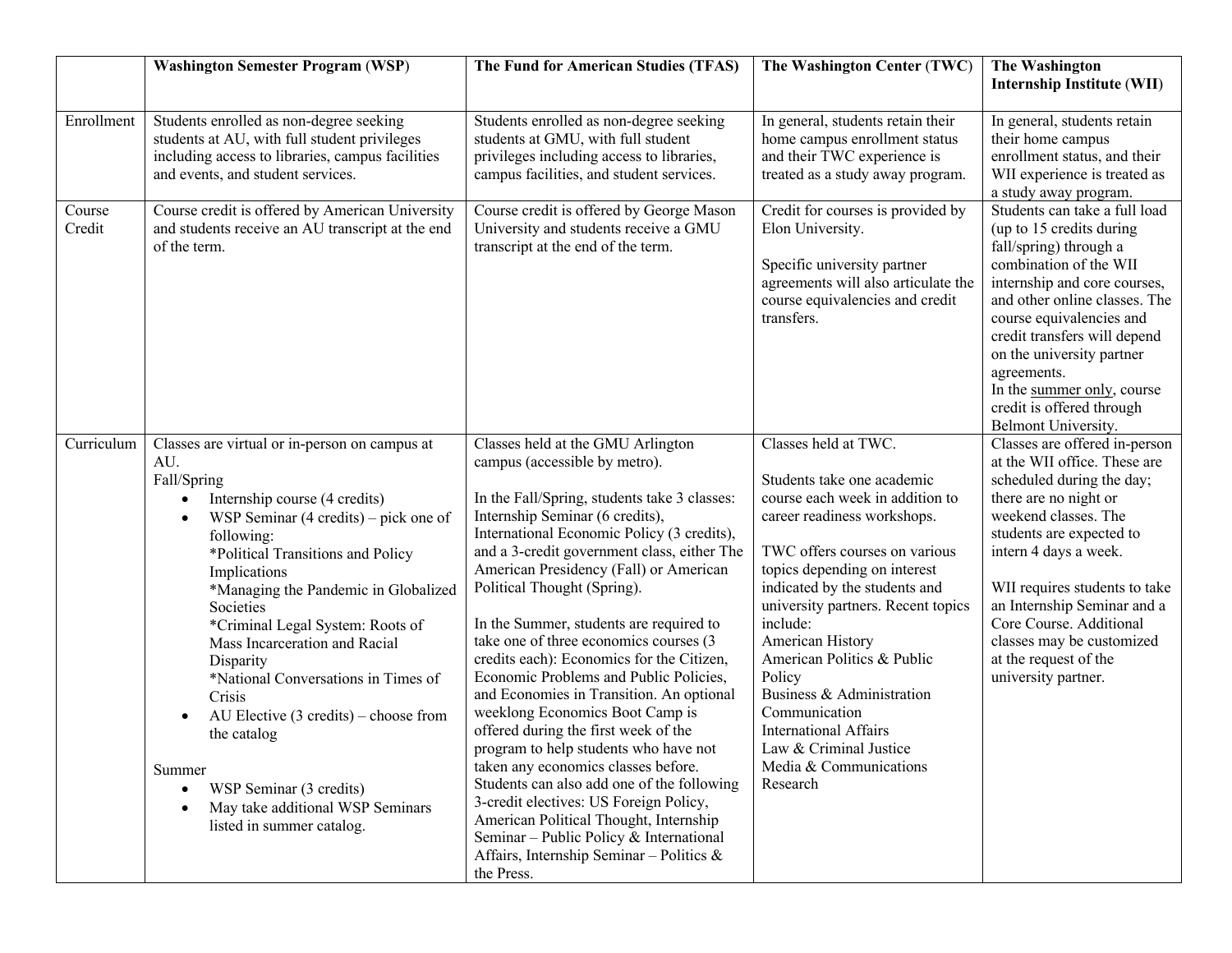|                                             | <b>Washington Semester Program (WSP)</b>                                                                                                                                                                                                                                                                                                                                                                                                                                                                                                                                                                                                                                                                   | The Fund for American Studies (TFAS)                                                                                                                                                                                                                               | The Washington Center (TWC)                                                                                                                                                                                                                               | The Washington<br><b>Internship Institute (WII)</b>                                                                                                                                                                                                                                                   |
|---------------------------------------------|------------------------------------------------------------------------------------------------------------------------------------------------------------------------------------------------------------------------------------------------------------------------------------------------------------------------------------------------------------------------------------------------------------------------------------------------------------------------------------------------------------------------------------------------------------------------------------------------------------------------------------------------------------------------------------------------------------|--------------------------------------------------------------------------------------------------------------------------------------------------------------------------------------------------------------------------------------------------------------------|-----------------------------------------------------------------------------------------------------------------------------------------------------------------------------------------------------------------------------------------------------------|-------------------------------------------------------------------------------------------------------------------------------------------------------------------------------------------------------------------------------------------------------------------------------------------------------|
| Program<br>costs<br>(As of July<br>1, 2021) | Program Fees (tuition)<br>Total program cost varies depending on the<br>credits, and the length of the term. 2021-22<br>tuition rates for non-degree students range from<br>\$1,684 (for course levels 100-400) to \$1,812<br>(for course levels 500 and above) per credit.<br>Summer program: \$3,800 (3 credits)<br>About \$400 in additional fees to cover Metro<br>university pass (U-Pass), technology, health and<br>recreation centers, and other student activities.<br>Housing Fees<br>Off campus furnished apartments<br>$\bullet$<br>(provided by TurnKey): \$5500<br>(Fall/Spring)<br>On campus (variable rates)<br>$\bullet$<br>Summer housing (\$3080-\$3920)<br>Meal plan required (\$800+) | Program Fees (includes housing)<br>Fall/Spring: \$13,495 (12 credits)<br>Summer (3 credits): \$7,950<br>Summer (6 credits): \$9,150<br><b>Application Fees</b><br>\$25 non-refundable                                                                              | Program Fees<br>Fall/Spring: \$9,415<br>Summer: \$7,100<br><b>Housing Fees</b><br>Fall/Spring: \$6,570<br>Summer: \$4,990<br><b>Application Fees</b><br>$\overline{$60}$<br>$$125$ – only for students enrolled<br>in institutions outside the US         | Program Fees<br>Fall/Spring: \$7,400<br>Summer: \$5,700<br>Housing Fees<br>Fall/Spring (15 weeks):<br>\$5300<br>Summer (10 weeks): \$4200<br><b>Application Fees</b><br>\$50 non-refundable<br>\$150 for students outside the<br><b>US</b>                                                            |
| Housing                                     | Application Fees - none listed<br>WSP offers off-campus housing in furnished<br>apartments managed by TurnKey (\$5500), or<br>on-campus AU housing (summer only).<br>Students who choose to live on-campus must<br>purchase a meal plan.<br>Students are not required to live in WSP<br>housing whether on- or off-campus.                                                                                                                                                                                                                                                                                                                                                                                 | Fall/Spring term housing provided by<br>WISH on Capitol Hill. Roommates are<br>matched by TFAS. 2 persons per bedroom.<br>Summer housing is at the George<br>Washington University campus in Foggy<br>Bottom.<br>Students are required to live in TFAS<br>housing. | TWC provides furnished housing<br>in their Residential and Academic<br>Center located in the Noma<br>section of Washington, DC. See<br>https://twc.edu/right-home-dc.<br>Students are <i>not</i> required to live<br>in TWC housing.                      | WII manages metro-<br>accessible, furnished,<br>apartment-style housing in<br>Crystal City, VA.<br>Students are <i>not</i> required to<br>live in WII housing.                                                                                                                                        |
| Internships                                 | WSP maintains a database of internships.<br>Students are responsible for finding their own<br>internship but will have assistance from WSP<br>staff as needed.                                                                                                                                                                                                                                                                                                                                                                                                                                                                                                                                             | TFAS assigns each student their own<br>internship coordinator who works to help<br>place the student. TFAS guarantees an<br>internship placement (see<br>https://www.dcinternships.org/internships/)                                                               | TWC has partnership agreements<br>with internship employers and<br>maintains an updated database of<br>internship opportunities. TWC<br>staff work with students to<br>prepare their internship<br>application materials and to<br>facilitate placements. | WII advisors help guide<br>students through the<br>internship search process<br>and remain with their<br>assigned students throughout<br>the student's residency. Staff<br>hold office hours before and<br>after class. A faculty<br>member meets weekly with<br>students in the internship<br>class. |